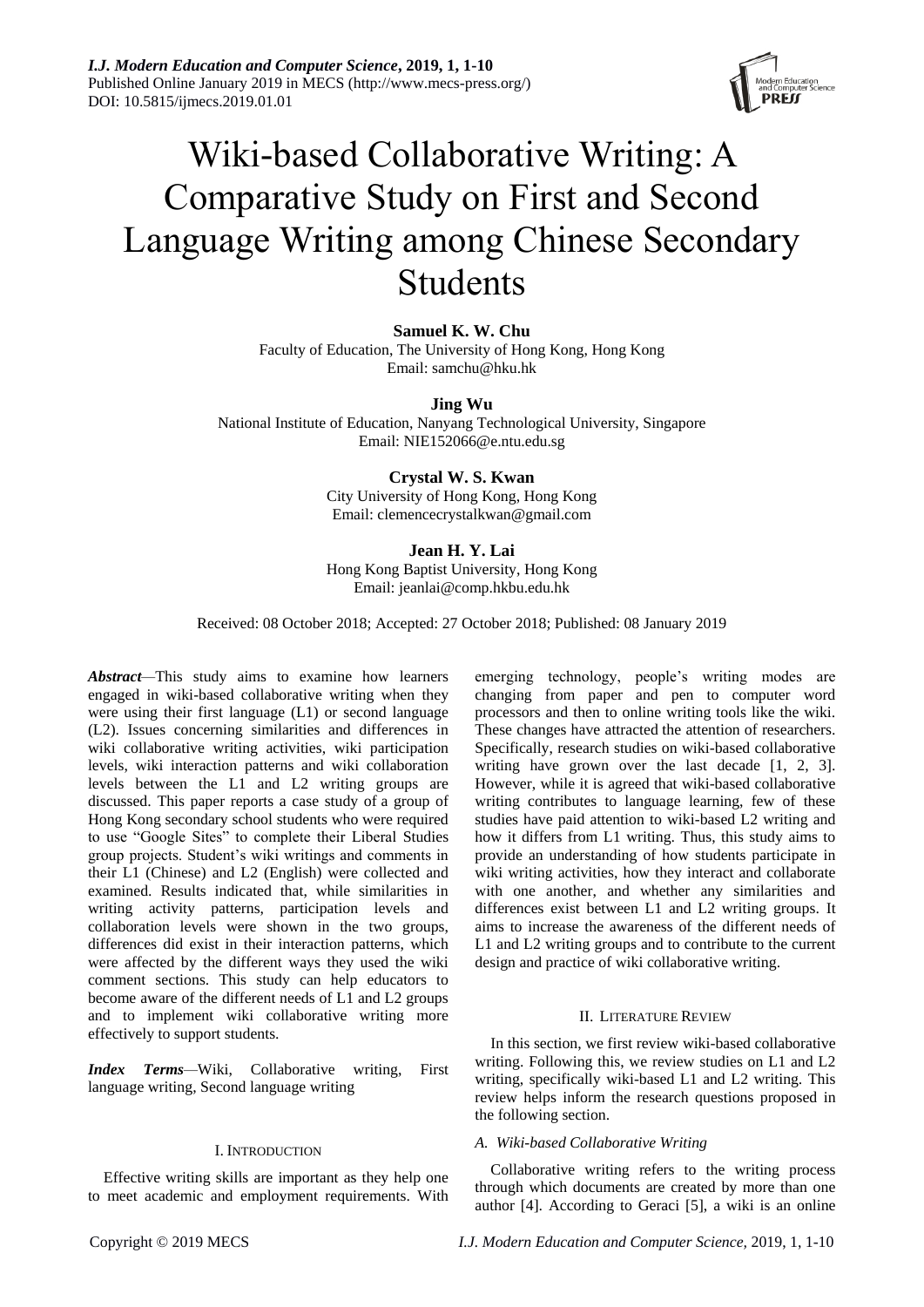tool "that allows people to contribute, edit, and read content on a particular subject" (p. 3). For the purpose of this study, we examine the following areas of collaborative writing: wiki collaborative writing activities, wiki participation levels, wiki interaction patterns and wiki collaboration levels.

# *A.1. Wiki collaborative writing activities*

Common activities in wiki-based collaborative writing include co-writing, coediting and commenting. For the purpose of this study, we examine the current literature on co-writing and coediting in this sub-section. It has been observed that students are more likely to add content than to delete existing content when they write collaboratively [3]. Similarly, students have also been found to focus more on the content than on the layout of a website [6] or peers' writing errors [7] in their co-writing process. Storch [8] studied the collaborative writing of university students and found that some participants were not confident in their L2 proficiency and thus avoided correcting group member's writing errors.

## *A.2. Wiki participation levels*

Wiki participation levels, another important area of wiki-based collaborative writing, may be examined by the frequency of students writing on wiki. In Wheeler, Yeomans and Wheeler's study [9], many of the British undergraduate students wrote on wiki during class hours. However, not many students wrote on wiki frequently outside class. Low participation in wiki collaborative writing was also reported in Ebner, Kickmeier-rust, and Holzinger's study of a group of university students [10]. Moreover, Ebersbach, Glaser and Heigl [11] found in their study that, usually, only one or two British undergraduate students engaged in wiki writing within a group outside class. Such variation in contributing to wiki writing among wiki collaborative writers was also reported in Leung and Chu's study [12].

## *A.3. Wiki interaction patterns*

Comments are often used to determine interaction patterns as they best captured the dynamic interaction among members in the same group. Comments can be further divided into the three forms: type, area and nature [13]. Bradley's study [14] showed that suggestion was the most frequent type of comment; global comment – such as commenting on idea development, audience, purpose and organization of the writing – was the most frequent area; and revision was the most frequent nature of comments. Judd, Kennedy, & Cropper [15] reported that majority of the comments in their study were directed to the group rather than individuals and that only a few comments were responses to previous comments, indicating unsuccessful attempts to engage peer learners. Researchers have also reported that students seldom comment on the language errors made by their peers [16, 17]. Social concerns of students may account for this [14, 18]. It has also been reported that native speakers tend to write more comments than non-native speakers [14, 19].

#### *A.4. Wiki collaboration levels*

Revision on wiki may provide information about the level of wiki collaboration. It has been reported that students tend to avoid editing other group members' writing [7] and that they think they have to obtain approval from peers before they do so [20]. Kessler's study with a group of non-native speaker English teachers [16] also showed that participants tended to focus on meaning rather than on form, with a significant number of them commenting that forms and grammatical errors were minor and unimportant for revision on wiki.

The above review has provided a backdrop for our current study. We now turn to L1 and L2 contexts and examine the less discussed area of comparison between wiki-based collaborative writing in L1 and L2 contexts.

## *B. Wiki-based L1 and L2 Collaborative Writing*

Researchers have explored the differences between L1 and L2 writing. Silva [21], for example, examined 72 reports comparing L1 and L2 writing, and concluded that L2 writing is more difficult and less effective than L1 writing. Our review shows that most studies on L1 and L2 writings focus on areas such as formulation process [22], revision patterns [23], and discourse organization [24]. There are comparatively fewer studies on collaborative writing, and similarities and differences between L1 and L2 collaborative writing. Similarly, most existing research on technology-enhanced writing has been conducted in L2 settings [25, 26, 27]. Few studies have examined technology-based L1 and L2 collaborative writing, not to mention wiki-based L1 and L2 writing. With regards to the foci of this study, collaborative writing activities and wiki interaction patterns have been examined in some studies [13, 14, 18]. Nevertheless, far fewer studies have examined participation levels and collaboration levels in L1 and L2 wiki-based collaborative writing.

To fill this research gap, this project aimed to identify and compare the writing activities, participation levels, interaction patterns and collaboration levels between L1 and L2 wiki-based collaborative writing among Chinese secondary students. A deeper understanding of wikibased L1 and L2 writing groups will facilitate the more effective implementation of wiki collaborative writing while catering to the needs of the two groups in schools.

## III. METHDOLOGY

Based on the gaps identified in the literature review, the study aimed to investigate the following research questions:

(1) What are the similarities and differences in wiki collaborative writing activities between the L1 and L2 writing groups?

(2) What are the similarities and differences in wiki participation levels between the L1 and L2 writing groups?

(3) What are the similarities and differences in wiki interaction patterns between the L1 and L2 writing groups?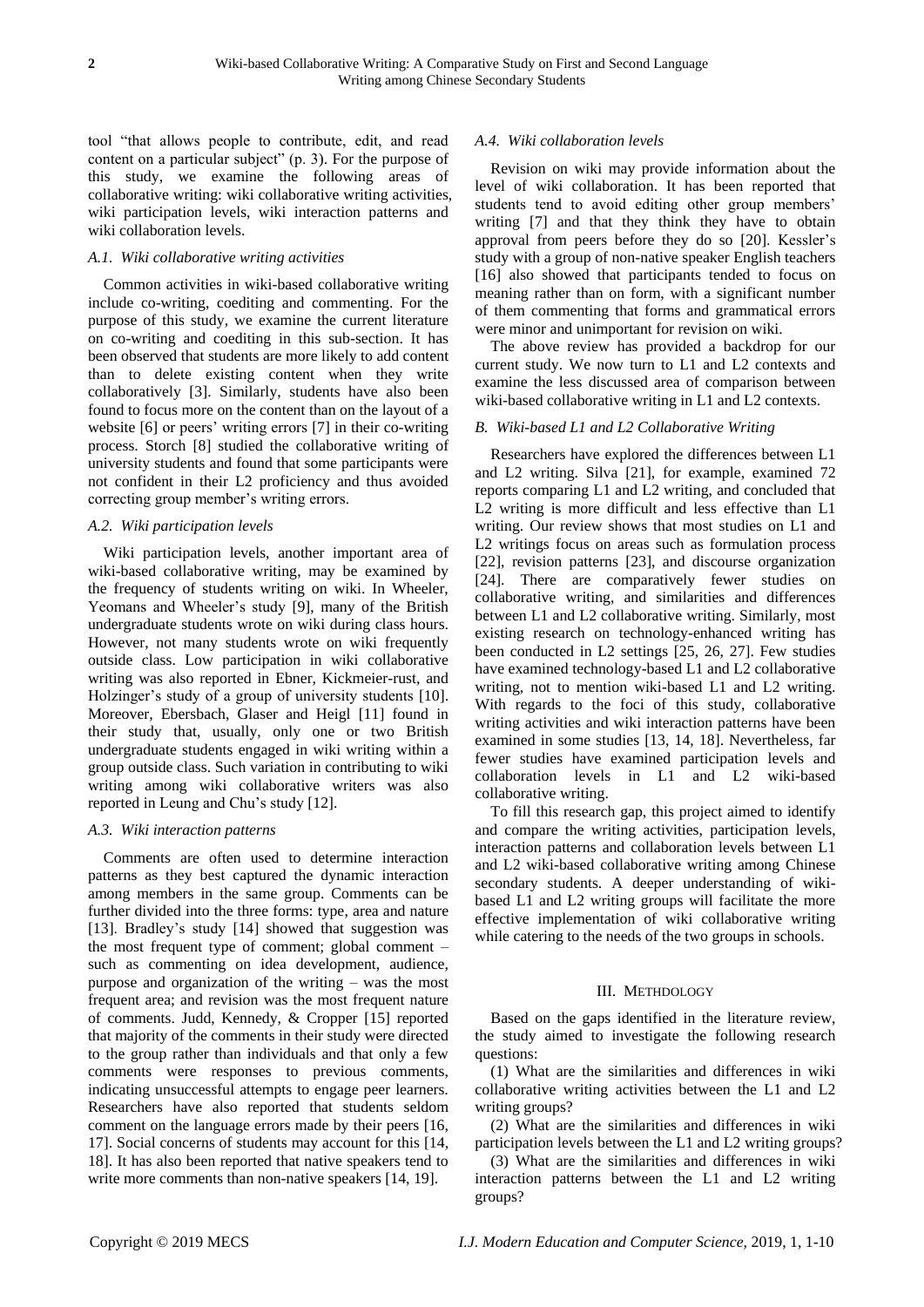(4) What are the similarities and differences in wiki collaboration levels between the L1 and L2 writing groups?

We adopted a case study approach to the current study. In the following paragraphs, we elaborate on the case study approach, and follow this with a report on our participants and our methods of data collection and analysis.

# *A. Case Study Approach*

This study adopted case study approach, a research method that investigates a case "in depth and within its real-world context" [28]. A case according to Merriam [29] can be "a single instance, phenomenon, or social unit" (p. 21). Examples of a case are a second language learner or a science class [30].

Case study approach was used in the current study for two reasons. Firstly, case study approach, with its indepth investigation, is suitable to understand the "how" and "why" of the instance, phenomenon, or social unit under study. In the current study, a case study approach helped us to address the similarities and differences in the wiki-based learning between the L1 and L2 groups. It was also helpful to explain "how" and "why" of these similarities and differences. Secondly, case studies are often used in the study of first and second language development in applied linguistics [31]. According to Duff [32], case studies provide "very detailed accounts of the processes and/or outcomes of language learning" for a wide span of learners (p. 34). Considering that the participants in the study were L1 and L2 learners, the approach seems ideal for this study. For these two reasons, case study approach was adopted.

Specifically, a multiple case study design was applied in this study, with altogether eight cases comprising four L1 groups and four L2 groups. A multiple case design was adopted for its exploratory nature to investigate wiki collaborative writing activities, participation levels, interaction patterns and collaboration levels between the L1 and L2 groups. As suggested above, the approach is explanatory in nature in investigating and evaluating how students engage in wiki collaborative writing activities when using their L1 and their L2, how much they engage in the activities, how they interact and collaborate with each other in a reallife setting, and why there are such patterns in L1 and L2 contexts.

# *B. Context and Participants*

The context of this study is Liberal Studies projects in a secondary school in Hong Kong. Research participants were Form One students (average age of 12) from the school. English was used in the project as the medium of instruction. Students were required to form groups of four

to seven and to complete their group project using the wiki platform, Google Sites.

They were given the options to use either their L1 (Chinese) or their L2 (English) for their project. Overall, there were 33 groups from five classes. Twenty-six groups completed their projects in L2 (English), and seven groups completed their projects in L1(Chinese).

Among the seven groups that used L1 (Chinese), only four groups commented on Google Sites and were thus selected as the analysis data. As student's writings and comments on Google Sites were the main research data for comparison between the Chinese and the English writing groups, we further selected for data analysis four English groups with a similar total number of versions and comments to that of the Chinese groups. These eight groups comprised the eight multiple cases in the current study.

# *C. Methods of Data Collection and Analysis*

This section reports on the methods of data collection and data analysis, including the collection of data from writing activities, a taxonomy of wiki actions for data analysis, the collection of data from comments, the classification of comments, and a taxonomy of revisions for data analysis.

# *C.1. Data collection of writing activities*

The "Revision History" function of Google Sites allowed us to capture the students' entire writing history on the wiki. This function automatically keeps a record of the number of versions, time of edits and the names of editors. It also allows users to view older versions, compare different versions and revert to older versions of the page. By applying the "Revision History" function, we were able to retrieve and compare writing activities.

## *C.2. Wiki actions taxonomy*

Based on Meishar-Tal and Gorsky's taxonomy of wiki actions [3], we designed a revised taxonomy for the data analysis of wiki actions (Figure 1). Meishar-Tal and Gorsky based on the taxonomy of Pfeil, Zaphiris, and Ang [33] and constructed a taxonomy of wiki actions that featured hierarchical analysis structure and consistency in classification. For the purpose of this study, we removed the initial edit and content categories and combined the lingual category with the wording category of Meishar-Tal and Gorsky [3] taxonomy to avoid complex hierarchy structure and repetitive categories. We also added a new category, (edit) "On Image/ Video", with sub categories "Image" and "Video", to the taxonomy as some of the students in our study replaced images and videos or added captions to images on the wiki.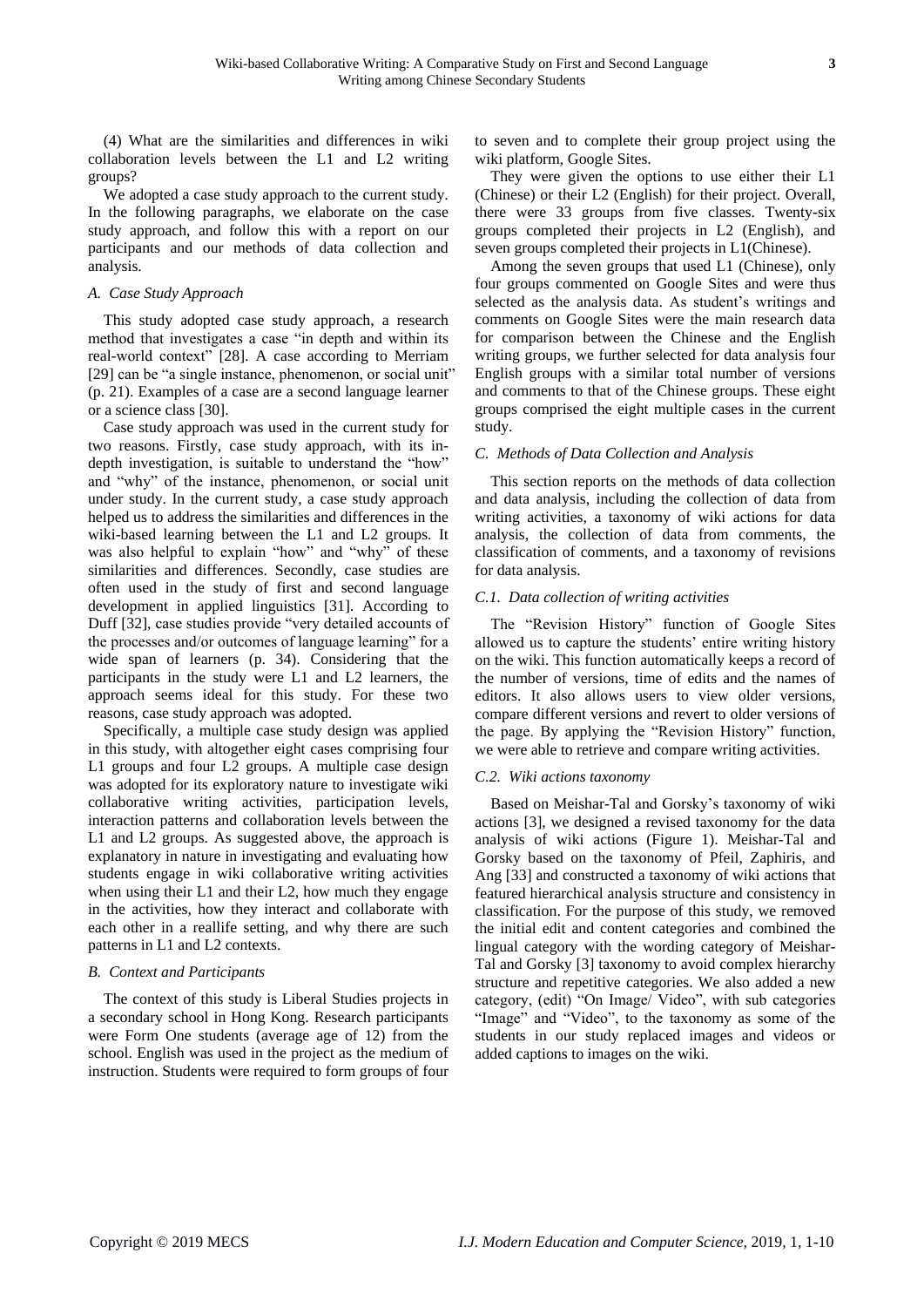

Fig.1*.* Refined Meishar-Tal and Gorsky (2010) taxonomy of wiki actions

## *C.3. Data collection of comments and classification of comments*

| Interaction<br>categories | Description                                                                                                                                                                                                     | Examples                                                                                                                 |
|---------------------------|-----------------------------------------------------------------------------------------------------------------------------------------------------------------------------------------------------------------|--------------------------------------------------------------------------------------------------------------------------|
| Planning                  | Organizing work (e.g.<br>planning group work,<br>setting shared tasks and<br>deadlines)                                                                                                                         | "We should<br>interview<br>[Name] before<br>15th March."<br>$(L1-G4-Stu A)$                                              |
|                           | Initiating activities (e.g.<br>setting up chat sections<br>to discuss progress or to<br>organize group work)                                                                                                    |                                                                                                                          |
| Contributing              | Giving help<br>Giving feedback<br>Exchanging resources<br>and information:<br>Sharing knowledge<br>Challenging others<br>Explaining or<br>elaborating (e.g.<br>supporting one's<br>position when<br>challenged) | "I agree with<br>you. I think<br>parents should<br>let children deal<br>with problems<br>themselves."<br>$(L1-G2-Stu A)$ |
| Seeking Input             | Seeking help<br>Seeking feedback<br>Advocating effort (e.g.<br>urging others to<br>contribute to group<br>efforts)                                                                                              | "Are these main<br>five topics that<br>we are going to<br>study?" $(L1 -$<br>G4-Stu A)                                   |
| Monitoring                | Monitoring group effort<br>(e.g. commenting on<br>group processes,<br>achievements, quality of<br>group work and/or way<br>of improvement)                                                                      | I think we<br>should work<br>more actively in<br>order to attract<br>the teacher's<br>attention." (L1-<br>$G4-Stu A$     |

Table 1. Revised wiki interaction classification based on Curtis and Lawson (2001)

Note: L1-G4-Stu A refers to L1(Chinese)-Group4-Student A.

Google Sites automatically record a comment, the time the comment was posted and the name of the commenter. Thus, we were able to collect all the comment data by reviewing the comment session of each wiki page. All the comments were classified according to a revised classification developed by Curtis and Lawson [1], as shown in Table 1. The original classification includes a category entitled "social interaction" for conversation about social matters not related to the group task. Since wiki project would be the student's final assignment, students might not have wanted their teachers to notice any personal conversations unrelated to the projects; thus, no social interaction comment was found on the wiki. We therefore removed this category of interaction from the wiki interaction classification. In order to have a clear categorization of interaction, we also narrowed down the definition of "planning" and "monitoring" categories to activities related to organizing work and setting up discussion sections for planning and monitoring group contribution respectively.

## *C.4. Revision taxonomy*

Student collaboration could be reflected by how students reviewed the writing of other group members. To investigate the level of collaboration among the L1 and L2 groups, we applied Arnold, Ducate, and Kost's revision taxonomy [34] to classify the type of edits when there is a change of author in the revision. There are three main categories: meaning developing, meaning preserving and format changing. Meaning developing refers to changes that affect the overall meaning of the text. Meaning preserving refers to changes that paraphrase the ideas in the text but do not change the meaning. Format changing refers to changes that involve copy-editing operations such as spelling, tense, format and others.

For data analysis, the wiki actions and comments were coded based on the wiki actions taxonomy and revision taxonomy. As the wiki actions were quantitative calculations that made much less difference in the analytical process, only one research team member did the coding. With regards to the analysis of wiki comments, two research team members were involved in the coding process of all the wiki comments as they were qualitative data that consisted of more variations. The overall percentage of inter-rater reliability was 81.41%, which illustrated that there were only minor variations in the coding processes. A percentage of over 80 serves as a good reliability check [35].

#### IV. RESULTS AND DISCUSSION

There are five sub-sections in the following paragraphs. Sub-sections 1 to 4 address the above four research questions and discuss areas of wiki-based collaborative writing, namely collaborative writing activities, wiki participation levels, wiki interaction patterns and wiki collaboration levels. Sub-section 5 discusses the implications of the study.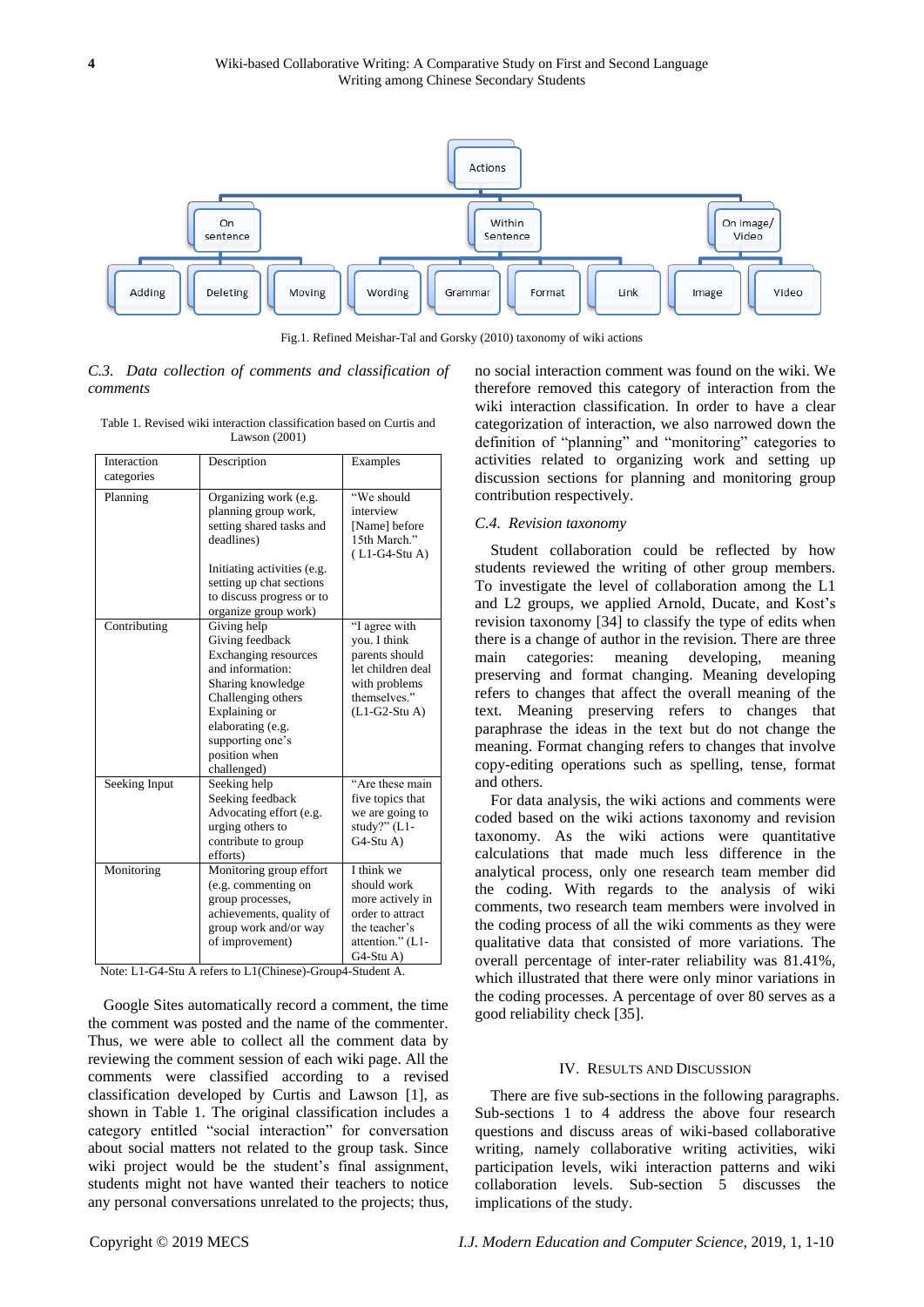# *A. Similarities and Differences in Wiki Collaborative Writing Activities*

Both L1 and L2 writing groups demonstrated similar writing activity patterns, which are shown in Figure 2. The L1 groups performed a total of 1191 edits, and the L<sub>2</sub> groups performed 1119 edits on the wikis before the submission deadline of their projects.



Fig.2. Total Percentage of Wiki Writing Activities in the L1 and L2 Groups(1: adding, 2: deleting, 3: moving, 4: wording,5: grammar, 6: format, 7: link, 8: image, 9: video)

With respect to wiki actions on sentence level, both L1 and L2 groups spent most of their time adding sentences, which constituted 26% of the total percentage of wiki edits for both groups. Deleting sentences was the second highest activity performed by both groups, constituting 18% and 15% respectively of the total percentage of wiki edits. Both groups seldom moved a sentence, with this activity constituting only 1% and 0% of the two groups' total percentage of wiki edits respectively. Similar results were also found in Meishar-Tal and Gorsky's study [3], in which students tended to add content rather than delete content when they were writing with others on a wiki.

With regard to wiki actions within sentence level, both groups focused on word edits, which formed 39% and 35% of their total percentage of wiki edits. They seldom made any grammar edits with this writing activity, making up 0% and 1% respectively of the two groups' total percentage of wiki edits. These results were consistent with Mak and Coniam's study [7] on Hong Kong secondary school student's wiki collaborative writing, in which students seldom corrected one another's writing errors.

Furthermore, both groups focused on content rather than on the website appearance and made few edits related to formatting and adding images. Research by Rick et al. [6] also demonstrated the same pattern in that students focused more on content than on the layout of the website when they were writing collaboratively on wikis. Overall, both L1 and L2 groups showed similar wiki writing patterns.

The nature of this wiki project as a Liberal Studies project may have contributed to the few grammar edits in the two groups. Language accuracy was not the focus of their projects, so they might have paid little attention to grammar revisions. As is suggested by Storch [8], a lack of confidence in language skills might have also hindered the L2 group's motivation to correct grammatical errors because they were using their L2. In contrast, the L1 groups were using their mother tongue to write their reports. As they were familiar with the language, they might have made few grammar errors when they wrote on the wiki. Therefore, the L1 groups might not have needed to make grammar revisions in their writing.

Moreover, the wiki projects would be their final assignments, and teachers would mainly evaluate their performance based on the content rather than on the website appearance. Thus, the two groups tended to review the content more than the look of the website.

# *B. Similarities and Differences in Wiki Participation Levels*

Wiki writing activity participation levels were reflected by the number of days spent on wiki editing, and both the L1 group and the L2 group showed low levels of participation. The mean number of days spent on wiki writing activities by the L1 and L2 groups were 24.5 days and 28 days respectively. Within the five months writing period, both groups spent less than one month on wiki writing activities on average. Furthermore, most of their writing activities were completed in February and March, just two months before they had to submit their projects. These activities formed 84% and 71% of the total percentage of wiki writing activities by the L1 and L2 groups respectively, as illustrated in Figure 3. There was a noticeable increase in wiki writing activities from February to March, with both groups completing over 50% of their wiki writing activities in March.

In addition, since the L1 and L2 groups started their projects at a late stage, both groups performed poorly in information search, which was revealed in the literature review part of their wiki projects. Most groups completed the literature review part of their projects by simply posting a few links and articles from websites and newspapers without summarizing or analyzing the contents



Fig.3. Total Percentage of Monthly Wiki Writing Activities in the L1 and L2 Groups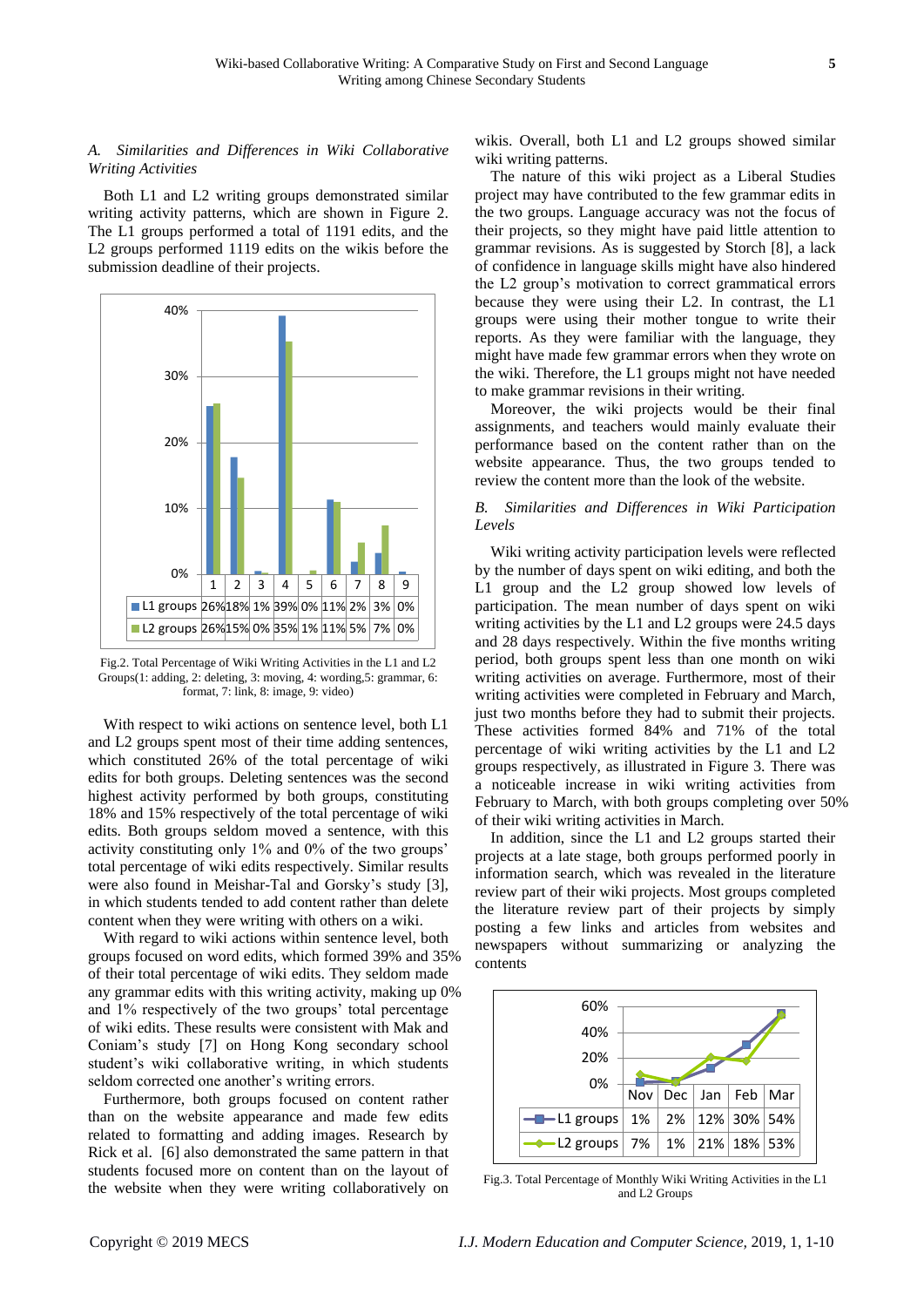The level of participation of both L1 and L2 groups was low at the group level, and we looked further into the individual participation in the two groups. As shown in Figure 4, the L1 group students spent a total of 162 days on wiki writing activities, with a mean and standard deviation of 8 and 6.18 respectively. The L2 group students spent a total of 153 days on wiki writing activities, with a mean and standard deviation of 7 and 7.23 respectively. The standard deviation of the L2 groups was higher than that of the L1 groups, indicating the days spent on wiki writing activities were more varied in the L2 groups than in the L1 groups.



Fig.4. Total Number of Days Spent on Wiki Writing Activities by the L1 and L2 Groups

The number of wiki writing activities performed by students also varied between the L1 and L2 groups. For the L1 groups, the mean and standard deviation of the number of wiki writing activities performed by individual group members was 60 and 54.79 respectively. For the L2 groups, the mean and standard deviation of wiki writing activities performed by individual group members was 53 and 70.87 respectively. The standard deviation of the L2 groups was higher than that of the L1 groups, indicating that the number of wiki writing activities were more varied in the L2 groups than in the L1 groups.

Although the L2 groups' individual participation was more varied than that of the L1 groups, both groups showed uneven participation levels, which are illustrated in Figure 5. The wiki project contributions were mainly dominated by a few students, with many students making few or no contributions to the wiki. Of the four L1 groups and the four L2 groups, there were two L1 groups and three L2 groups with one student contributing over 50% of the group's wiki edits.



Fig.5. Total Percentage of Wiki Activities Performed by Individual Group Members among the L1 and L2 Groups

Overall, the participation levels of the L1 and L2 groups were low at the group and individual levels, but variation was found with individual group members. The low participation level in wiki collaborative writing found in the present study was consistent with the finding of Ebner, Kickmeier-rust, and Holzinger [10] in their study involving university students. Variation in contributions among wiki collaborative writers have also been identified in previous research [11, 12].

The low participation rates and the variation in contributions among the participants might have been due to a lack of time for planning and writing on the wiki. As illustrated in Figure 3, there was a great increase in wiki writing activities from February to March for both L2 and L1 groups, which implied that the students completed their projects according to a tight schedule. Thus, they might not have had enough time to discuss work allocation and contributions to the wiki. Furthermore, it was possible that the students completed some of their work outside the wiki platform and thus, we could not track these contributions.

Lastly, we noticed that student E in Group 1 of the L2 group used another group member's wiki account when performing the wiki writing task, as shown by student D in Group 5 posting the following comment on their wiki:

[name of student E], can you use your own account and don't post your reflections in comment…

The individual contribution of the student who borrowed the wiki account would not be captured by the wiki, while the contribution of the student who lent the account would be overstated. Thus, sharing of wiki accounts might also have contributed to the uneven work distribution in the studies.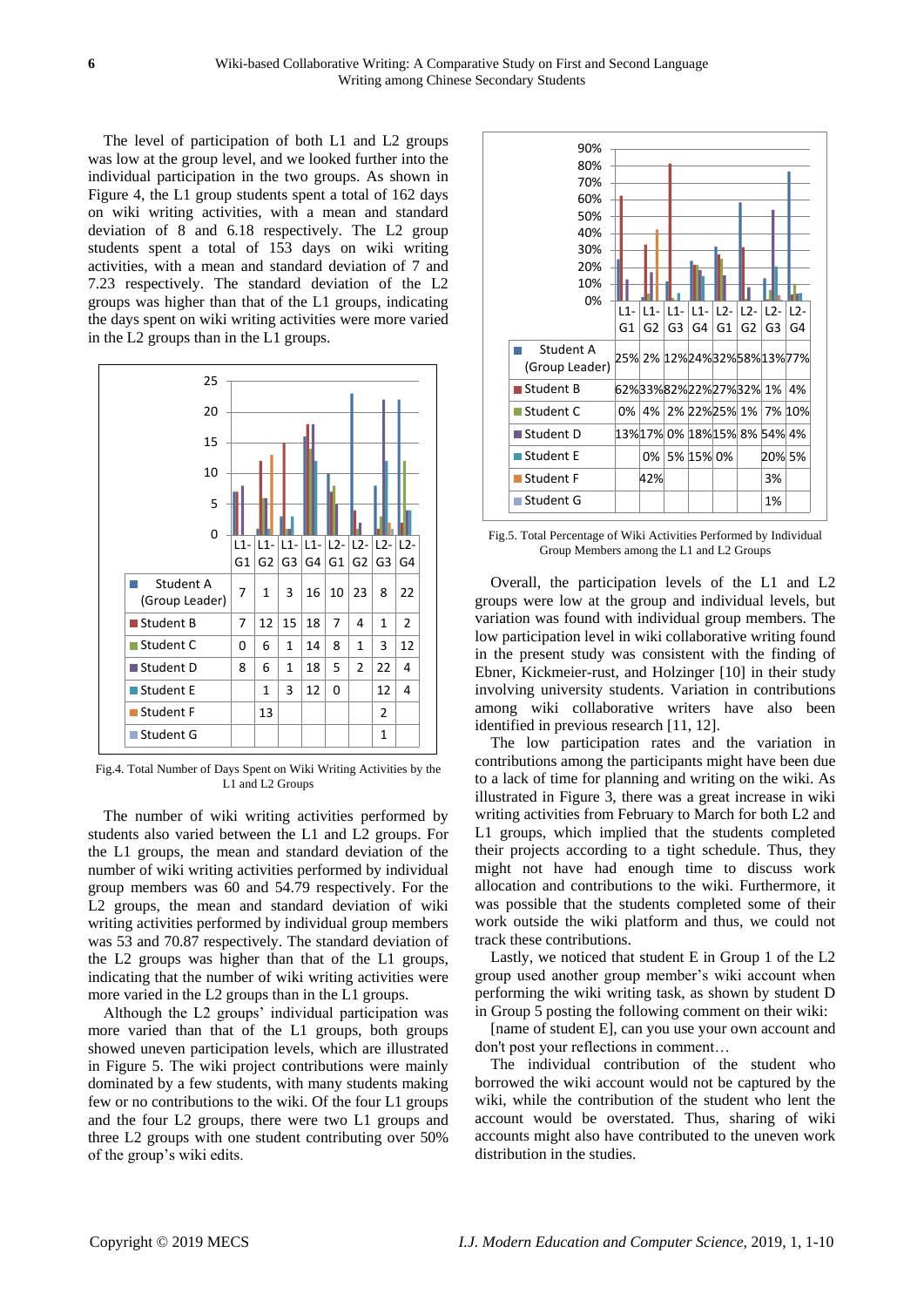# *C. Similarities and Differences in Wiki Interaction Patterns*

For wiki interaction patterns, we referred to the comments as they best captured the dynamic interaction among members in the same group. The interaction patterns of the L1 and L2 groups are shown in Figure 6. Most of the comments made by the L1 and L2 groups were related to "contributing" as both groups used the comment session to exchange useful information. The total numbers of "monitoring" comments were similar between the L1 and L2 groups. This contrasts with the previous studies [14, 19], which reported that native speakers tended to write more comments than non-native speakers. A closer examination of the comments made by these groups showed that there were differences in the "planning" and "seeking input" comments between the L1 and L2 groups. Over 20% of the comments made by the L1 groups were related to planning, as opposed to only 14% of the L2 groups. Uneven contributions [11, 12] between the L1 and L2 groups may explain this finding. As is shown in Figure 5, over 50% of wiki edits were completed by one student in each of three L2 groups (L2- G2. L2-G3, and L2-G4). Therefore, these groups might have spent less time discussing the project planning as the writing was largely done by one student.

Moreover, the great difference in the total percentage of comments related to "seeking input" between the L1 and L2 groups was caused by different ways of using the comment session. Although nearly half of the L1 and L2 groups sought help via commenting, the L1 groups mainly used the comment session to share resources, provide suggestion to improve the project and plan the project. This is consistent with Bradley's finding [14] that suggestion was the most frequent type of comment. In contrast, one L2 group used the comment session for topic discussion. They provided their own ideas and invited the input by other group members, commenting such as "that topic is good. How about the others? Do you have any suggestions?" (L2-G5-Stu C). This contributed to the higher percentage of "seeking input" comments in the L2 groups than in the L1 groups.



Fig.6. Distribution of Wiki Comments in the L1 and L2 Groups (1: planning, 2: contributing, 3: seeking input, 4: monitoring)

# *D. Similarities and Differences in the Wiki Collaboration Level*

Both L1 and L2 groups showed low levels of collaboration among group members. The students in the two groups seldom reviewed the writing of other group members. As is illustrated in Figure 7, only 23% and 22% of wiki revisions were revised by a group member instead of the original author in the L1 and L2 groups respectively.



Fig.7. Total Percentage of Wiki Writing Revisions by Group Member and by Author in L1 and L2 Groups

The type of wiki revisions by other group members among the L1 and L2 groups are shown in Figure 8. Meaning developing and format change were the two most common changes performed by the L1 and L2 groups. These two types of revisions together formed 85% and 89% of the wiki revisions by group member in the L1 and L2 groups respectively.



Fig.8. Distribution of Types of Wiki Revisions by Group Member in the L1 and L2 Groups (1: meaning developing change, 2: meaning preserving change, 3: format change)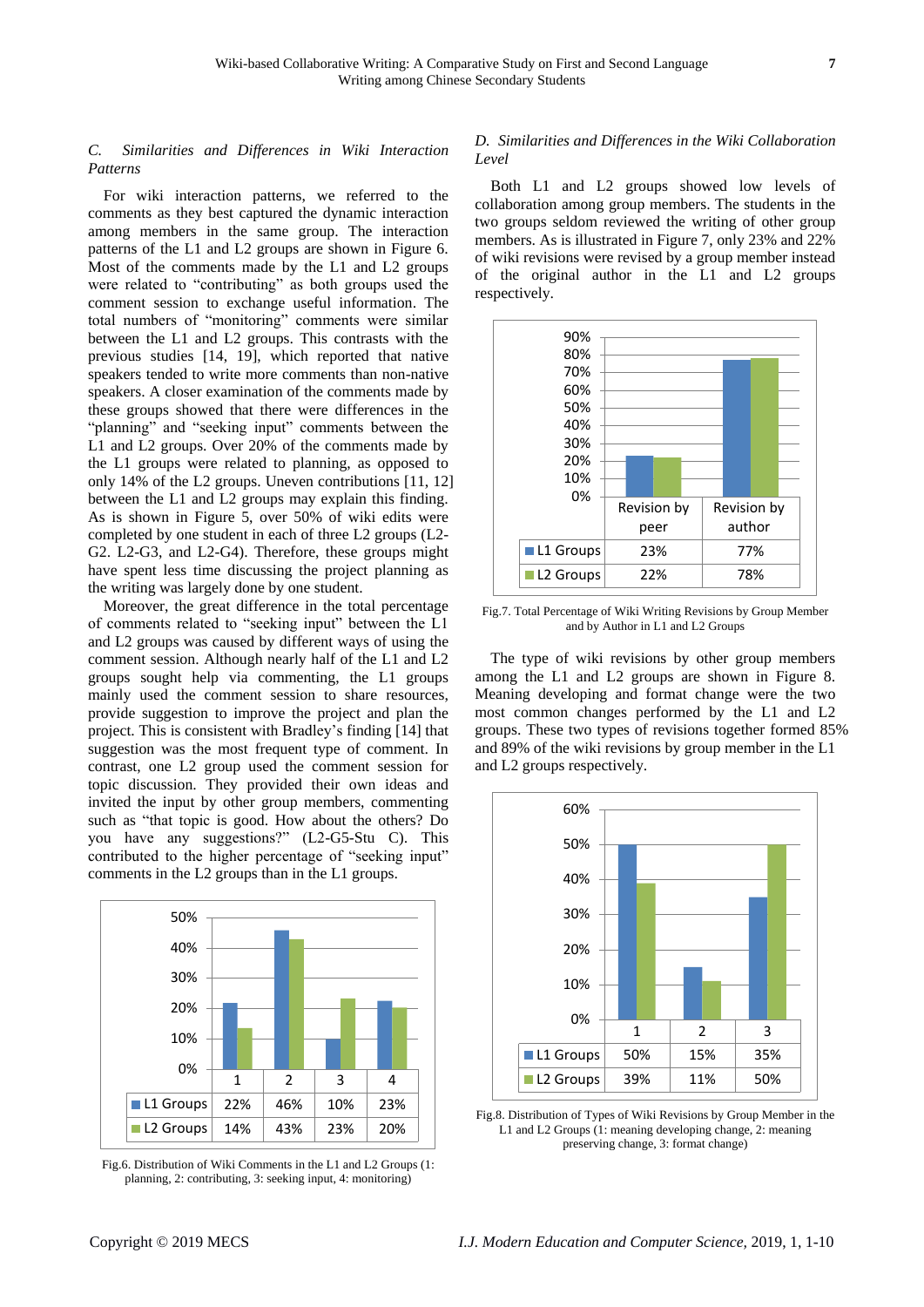Students' tendency to avoid editing other group members' writing may explain the low levels of collaboration found in the L1 and L2 groups. Mak and Coniam [7], who studied Hong Kong secondary student's wiki writing, reported similar findings. Liou and Lee [20] also suggested that students would rather revise their own writing than review other writers' writing as they thought they had to gain their approval first if they were to revise other writers' writing.

Although the L1 and L2 groups both showed low levels of collaboration, their revision patterns were different in that the L2 groups performed more format changes and less macrostructure meaning changes than the L1 groups. The difference in L1 and L2 language proficiency might explain the different patterns in the L1 and L2 groups. As the L2 groups lacked confidence in the second language, they might have focused on format changes and avoided making macrostructure changes to other group members' writing. In contrast, as the L1 students were familiar with their first language, they would be capable of making macrostructure changes to other writers' writing. Thus, the L2 groups made more format changes, while the L1 groups made more macrostructure changes when reviewing other group members' writings.

# *E. Implications of the Study*

In this sub-section, we discuss four major implications of the finding in light of L1 and L2 writing in a wikibased environment. First, in terms of wiki collaborative writing activities, both L1 and L2 groups made only a small number of grammar edits. Similar to Storch's 2005 findings, a lack of language proficiency may have accounted for this practice in the L2 groups. We thus suggest that students, particularly L2 groups of students, take the opportunity of project work to learn how to write articles in the second language. We may draw some pedagogical implications. For example, Liberal Studies teachers and language teachers may adopt team-teaching [36] and co-design activities as an interdisciplinary project. They may consider providing necessary scaffolding, such as sentence openers and report structures, to facilitate students' wiki writing process. Teachers may also introduce the idea of plagiarism to students [37] as some groups did poorly in proper citation. Moreover, teachers may include the presentation of the wiki in their marking scheme to encourage students to explore features of the wiki such as embedding videos and creating subpages.

Second, despite its potential for participation as highlighted by Elgort, Smith, and Toland [38], participation and collaboration levels in both L1 and L2 groups were generally low. Moreover, students tended to make their contributions in the last few months before deadline. Judd, Kennedy, and Cropper [15] suggested that the key to success in wiki collaboration lies in its design and enactment of actitivities. The low participation level in this case may have resulted from a lack of time to plan and contribute the tasks. We may take possible measures to resolve these issues, such as breaking down project

tasks, setting progressive milestones and phases for assignment submission. Furthermore, monthly meetings may be arranged for project progress reports. The low collaboration levels may also indicate students' reluctance to edit other group member's writing [7, 20]. Pedagogical implications may include incorporating students' personal contribution into assessement to increase participation and setting peer revision as a task requirement to improve collaboration among students. Teachers may make it clear that collaboration and contribution are part of assessment and both the process and the products will be assessed [39]. It is also important that teachers provide suitable interventions in the learning process when necessary.

Third, we made some interesting observations on the wiki interaction shown in the use of comment sections. Both the L1 and L2 groups frequently used the comment sections to exchange information and to monitor progress. The L1 groups also showed a greater use of the comment sections for planning purposes, while one L2 group used the comment function regularly as a platform for idea sharing and idea improvement, contributing to the higher percentage of "seeking input" comments in the L2 groups. Design implications and pedagogical implications may be drawn from this finding. Wiki is used as a space for cowriting and co-editing. However, it is inadequately designed for interaction between participants. The frequent use of comment sections by the L2 groups for "seeking input" and collaboration within group suggest that a space for group interaction needs to be provided, and that the comment function might have the potential to be used for this purpose. Teachers may encourage students to make better use of the comments function and use it as a space for collaboration, such as idea sharing, negotiation and idea improvement.

Finally, it was observed that none but one L2 group used the wiki platform for information sharing when interacting with one another. This finding supports Leung and Chu's study [12], in which other channels such as emails, phone calls or face to face meetings were used by students to communicate when writing on a wiki collaboratively. Similar finding was reported in Zorko [39] that participants had shown a preference to platforms other than wiki, for example, messenger, email and mobile devices. We thus suggest that teachers and researchers should take into consideration interactions that could have taken place on other platforms.

## V. CONCLUSION

This study addresses the little discussed topic of the similarities and differences between wiki-based L1 and L2 writing and reports on a case study of a group of Hong Kong secondary school students engaged in a wiki-based Liberal Studies group project. The findings reveal similarities in wiki writing activity patterns, participation levels and collaboration levels, and differences in interaction patterns, with more comments on planning for the L1 groups and more comments related to seeking input for the L2 groups. The L2 groups were also found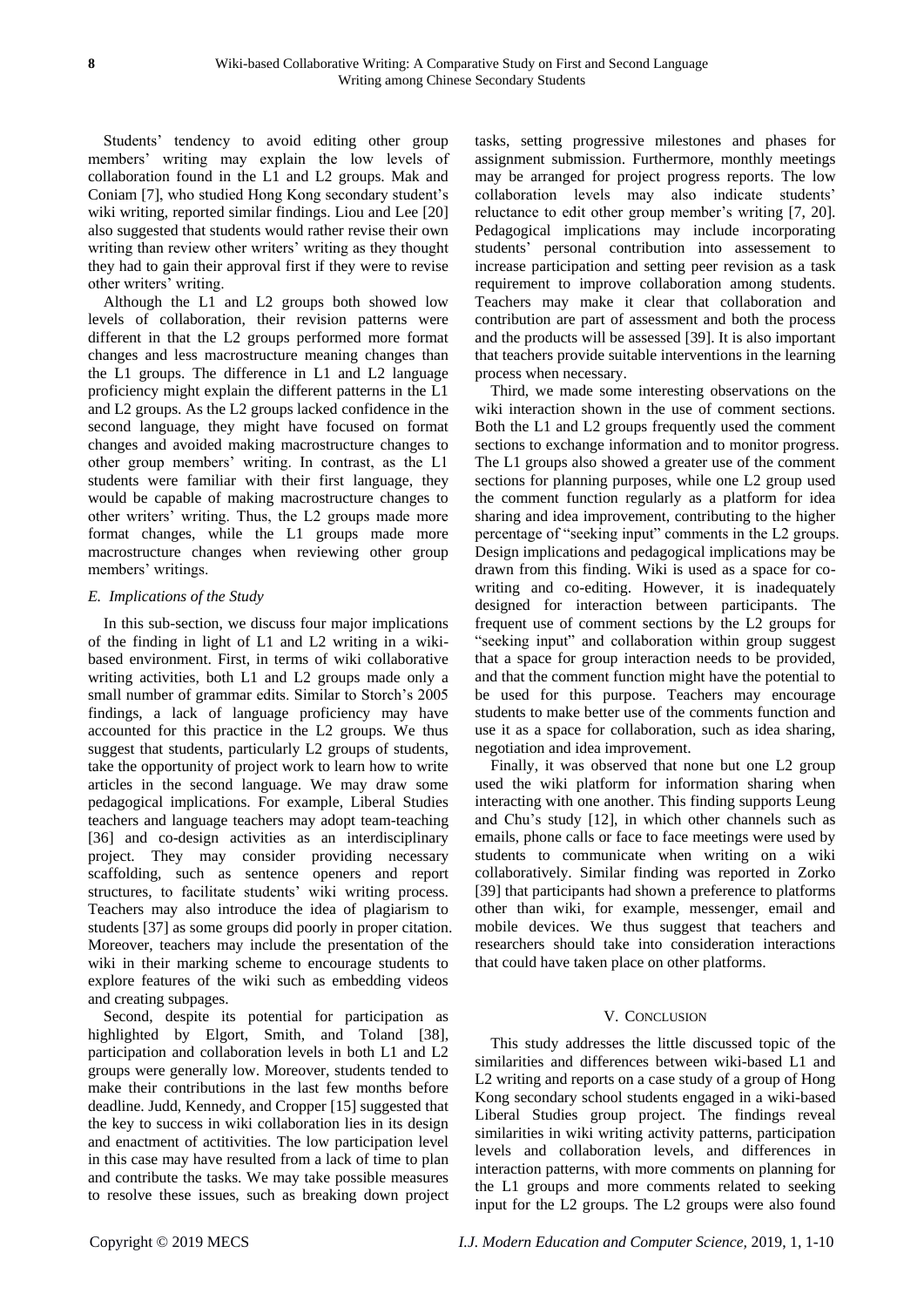to conduct more revision concerning format changes on the wiki, and they seemed to avoid macrostructure changes such as meaning development. Implications are drawn to encourage a higher degree of, and more even participation and collaboration among students, particularly the L2 groups. A major limitation of this research was the small sample size. As there were only seven L2 groups in the current project, we only managed to include four L1 and four L2 groups for the purpose of comparison. Another limitation of the study was the type of data. It would have been more comprehensive if we had also included other data such as interviews or surveys to understand further the online activities. Future studies may scale up the current case study and include a larger sample size and more types of research data. Learning analytics, the "measurement, collection, analysis and reporting of data about learners and their contexts, for purposes of understanding and optimizing learning and the environments in which it occurs" (https://tekri.athabascau.ca/analytics/) as defined in the first International Conference on Learning Analytics and Knowledge in 2011, may also be adopted to facilitate future research. It would have the advantage of automating the process and saving the researchers from the current practice of manual counting. More importantly, it may enable the teachers to visualize the wiki interaction process, so that they may track the students' progress time by time and take necessary measures and interventions in the process.

#### **REFERENCES**

- [1] D. D. Curtis, and M. J. Lawson, M.J. Exploring Collaborative Online Learning. The Journal of Asynchronous Learning Networks, Vol. 5(1), pp. 21-34, 2001.
- [2] X. Li, S. K. W. Chu, and W.W Ki, The Effects of a Wikibased Collaborative Process Writing Pedagogy on Writing Ability and Writing Attitudes among Upper Primary School Students in Mainland China. Computers and Education, Vol. 77, pp. 151-169, 2014.
- [3] H. Meishar-Tal, and P. Gorsky, Wikis: What Students Do and Do not Do when Writing Collaboratively. Open Learning, Vol. 25(1), pp. 25-35, 2010.
- [4] A. Keen, Writing for publication: Pressures, Barriers and Support Strategies. Nurse Education Today, Vol. 27(5), pp. 382-388, 2007.
- [5] M. Geraci, Implementing a Wiki as a Collaboration Tool for Group Projects. World Conference on Educational Multimedia, Hypermedia and Telecommunications, June 25-29, 2007, Vancouver, Canada.
- [6] J. Rick, M. Guzdial, K. Carroll, L. Holloway-Attaway, and B. Walker, Collaborative Learning at Low Cost: CoWeb Use in English Composition. In: Proceedings of Conference on Computer Support for Collaborative Learning: Foundations for a CSCL Community, pp. 435- 442, 2002.
- [7] B. Mak, and D. Coniam, Using Wikis to Enhance and Develop Writing Skills among Secondary School Students in Hong Kong. System, Vol. 36(3), pp. 437-455, 2008.
- [8] N. Storch, Collaborative Writing: Product, Process, and Students' Reflections. Journal of Second Language Writing, Vol. 14(3), pp. 153-173, 2005.
- [9] S. Wheeler, P. Yeomans, and D. Wheeler, The Good, the Bad and the Wiki: Evaluating Student-generated Content for Collaborative Learning. British Journal of Educational Technology, Vol. 39(6), pp. 987-995, 2008.
- [10] M. Ebner, M., Kickmeier-rust, M. & Holzinger, A. (2008). Utilizing wiki-systems in higher education classes: A chance for universal access? Universal Access in the Information Society, 7(4), 199-207.
- [11] A. Ebersbach, M. Glaser, and R. Heigl, Wiki: Web Collaboration. Berlin: Springer-Verlag, 2006.
- [12] K. Leung, and S. K. W. Chu, Using Wikis for Collaborative Learning: A Case Study of An Undergraduate Students' Group Project in Hong Kong. The International Conference on Knowledge Management, December 3-4, 2009, Hong Kong.
- [13] J. Liu, and R.W. Sadler, The Effect and Affect of Peer Review in Electronic versus Traditional Modes on L2 Writing. Journal of English for Academic Purposes, Vol. 2, pp.193-227, 2003.
- [14] L. Bradley, Peer Reviewing in an Intercultural Wiki Environment - Student Interaction and Reflections. Computers and Composition, Vol. 34, pp. 80-95, 2014.
- [15] T. Judd, G. Kennedy, and S. Cropper, Using Wikis for Collaborative Learning: Assessing Collaboration through Contribution. Australasian Journal of Educational Technology, Vol. 26(3), pp. 341-354, 2010.
- [16] G. Kessler, Student-initiated Attention to Form in Wikibased Collaborative Writing. Language Learning and Technology, Vol. 13(1), pp. 79-95, 2009.
- [17] M. Kuteeva, Wikis and Academic Writing: Changing the Writer-reader Relationship. English for Specific Purposes, Vol. 20, pp. 44-57, 2011.
- [18] M. Guardardo, and L. Shi, ESL Students' Experiences of Online Peer Feedback. Computers and Composition, Vol. 24(4), pp. 443-461, 2007.
- [19] R. Shaw, A Study of the Relationships among Learning Styles, Participation Types and Performance in Programming Language Learning supported by Online Forums. Computers & Education, Vol. 58, pp. 111-120, 2012.
- [20] H. C. Liou, and S. L Lee, How Wiki-based Writing Influences College Students' Collaborative and Individual Composing Products, Processes, and Learners' Perceptions. International Journal of Computer-Assisted Language Learning and Teaching (IJCALLT), Vol. 1(1), pp. 45-61, 2011.
- [21] T. Silva, Toward an Understanding of the Distinct Nature of L2 Writing: The ESL Research and its Implications. Tesol Quarterly, Vol. 27 (4), pp. 657-677, 1993.
- [22] J. R. Larios, and L. Murphy, A Temporal Analysis of Formulation Processes in L1 and L2 Writing. Language Learning, Vol. 51(3), pp. 497-538, 2001.
- [23] T. Takagaki, The Revision Patterns and Intentions in L1 and L2 by Japanese Writers: A Case Study. TESL Canada Journal, Vol. 21(1), pp. 22-38, 2003.
- [24] X. H. Liu, and C. Furneaux, A Multidimensional Comparison of Discourse Organization in English and Chinese University Students' Argumentative Writing. International Journal of Applied Linguistics, Vol. 24 (1), pp. 74-96, 2014.
- [25] A. F. Dobao, Collaborative Writing Tasks in the L2 Classroom: Comparing Group, Pair, and Individual Work. Journal of Second Language Writing, Vol. 21(1), pp. 40- 58, 2012.
- [26] A. Shehadeh, Non-native Speakers' Production of Modified Comprehensible Output and Second Language